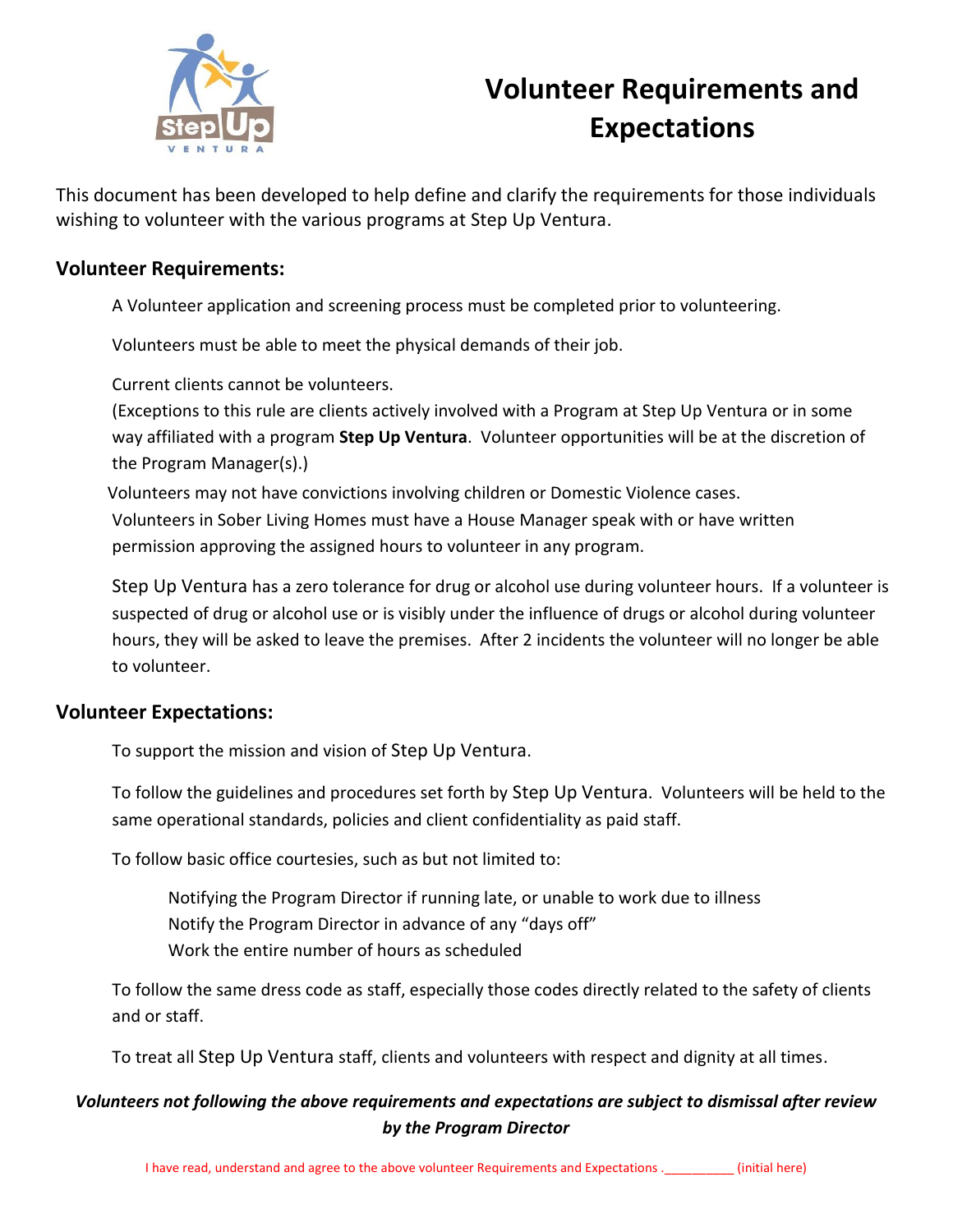

Step Up Ventura P.O. Box 546 Ventura, CA 93002 Phone: (805) 798-3213

[volunteer@stepupventura.org](mailto:volunteer@stepupventura.org)

# **VOLUNTEER APPLICATION**

All information in this document is confidential. Please print clearly.

| Name/Last                                                                   | First                                                                                                                                                                                                                          | Middle                               | <u> 1980 - Jan Barbarat, prima politik (</u>                  |  |
|-----------------------------------------------------------------------------|--------------------------------------------------------------------------------------------------------------------------------------------------------------------------------------------------------------------------------|--------------------------------------|---------------------------------------------------------------|--|
|                                                                             |                                                                                                                                                                                                                                | (Use legal name)                     |                                                               |  |
| Address                                                                     |                                                                                                                                                                                                                                |                                      |                                                               |  |
| City                                                                        | <u> 2008 - Andrea Andrew Maria (h. 18</u>                                                                                                                                                                                      |                                      | State Zip                                                     |  |
|                                                                             | Home Phone ( and ) and Cell Phone ( contains a set of the set of the set of the set of the set of the set of the set of the set of the set of the set of the set of the set of the set of the set of the set of the set of the |                                      |                                                               |  |
| Date of Birth                                                               | Physical Limitations                                                                                                                                                                                                           |                                      |                                                               |  |
| (Month/Day/year)                                                            |                                                                                                                                                                                                                                | (Be specific; if none, write none)   |                                                               |  |
| IN CASE OF EMERGENCY, PLEASE NOTIFY                                         |                                                                                                                                                                                                                                |                                      |                                                               |  |
| 1) Name                                                                     | <b>Example 20</b> Relationship <b>COVID-100</b> Day Phone ( and )                                                                                                                                                              |                                      |                                                               |  |
|                                                                             |                                                                                                                                                                                                                                |                                      |                                                               |  |
| <b>VOLUNTEER EXPERIENCE/SKILLS</b>                                          |                                                                                                                                                                                                                                |                                      |                                                               |  |
| Do you speak another Language? $\overrightarrow{N}$ No $\overrightarrow{S}$ | Yes                                                                                                                                                                                                                            |                                      |                                                               |  |
| Education (highest level) [2001]                                            |                                                                                                                                                                                                                                | Name of School <b>Name of School</b> |                                                               |  |
|                                                                             | Have you volunteered before? Yes     No     Position ___________________________                                                                                                                                               |                                      |                                                               |  |
|                                                                             |                                                                                                                                                                                                                                |                                      |                                                               |  |
| Describe the work                                                           | <u> 1980 - John Stein, Amerikaansk politiker (</u> † 1920)                                                                                                                                                                     |                                      |                                                               |  |
|                                                                             |                                                                                                                                                                                                                                |                                      |                                                               |  |
|                                                                             | Phone () May we contact the Agency? Yes                                                                                                                                                                                        | No                                   |                                                               |  |
| Availability: Hours                                                         | Week Preferred Days                                                                                                                                                                                                            | Geographic                           |                                                               |  |
| per week/month<br>(specify)                                                 | Month<br>of the week                                                                                                                                                                                                           | Preference<br>(specify)              | (specify)                                                     |  |
|                                                                             |                                                                                                                                                                                                                                |                                      |                                                               |  |
| <b>EMPLOYMENT HISTORY</b>                                                   |                                                                                                                                                                                                                                |                                      |                                                               |  |
| Name of current<br>employer                                                 |                                                                                                                                                                                                                                | Phone                                |                                                               |  |
|                                                                             |                                                                                                                                                                                                                                |                                      |                                                               |  |
| Address                                                                     |                                                                                                                                                                                                                                | Date Employment Began                |                                                               |  |
| Name of Supervisor                                                          |                                                                                                                                                                                                                                |                                      | Job Title                                                     |  |
| May we contact employer? Yes $\vert \vert$                                  | Description of duties<br>No                                                                                                                                                                                                    |                                      | <u> 1989 - Johann Barn, fransk politik fotograf (d. 1982)</u> |  |
|                                                                             |                                                                                                                                                                                                                                |                                      |                                                               |  |